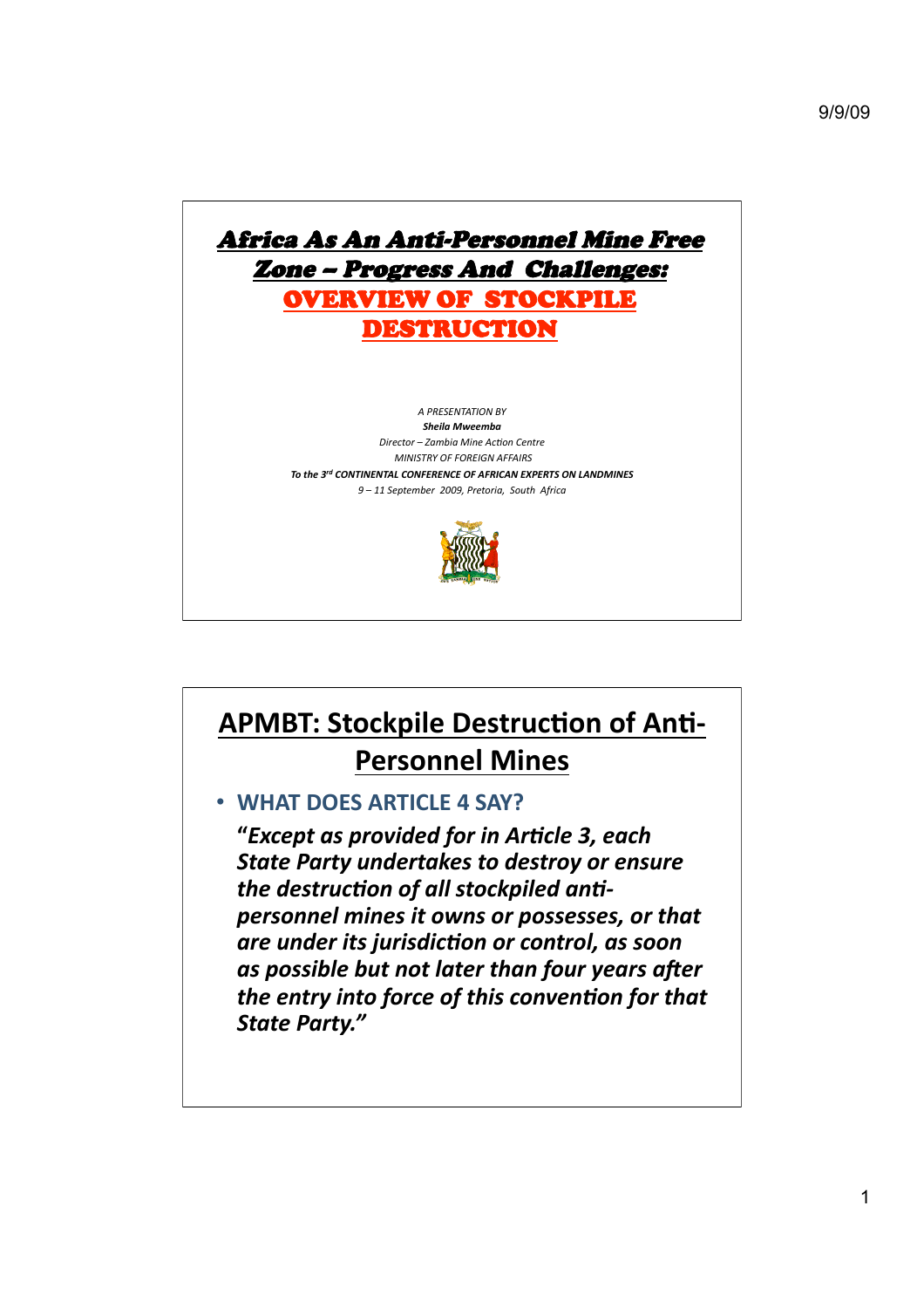## **EXCEPTIONS**

- The retention or transfer of a number of antipersonnel
mines *for
the
development
of
and*  training in mine detection, mine clearance or *mine destruction techniques* is permitted
- The number of such mines shall not exceed the
minimum
number
absolutely
necessary
for the permitted purposes.

# **SIGNIFICANCE
OF
ARTICLE
4**

- Cornerstone Article of APMBT in ensuring that a
class
of
weapons
is
eliminated
- Destruction of APMs ensures that no mines will be laid again  $=$  zero victims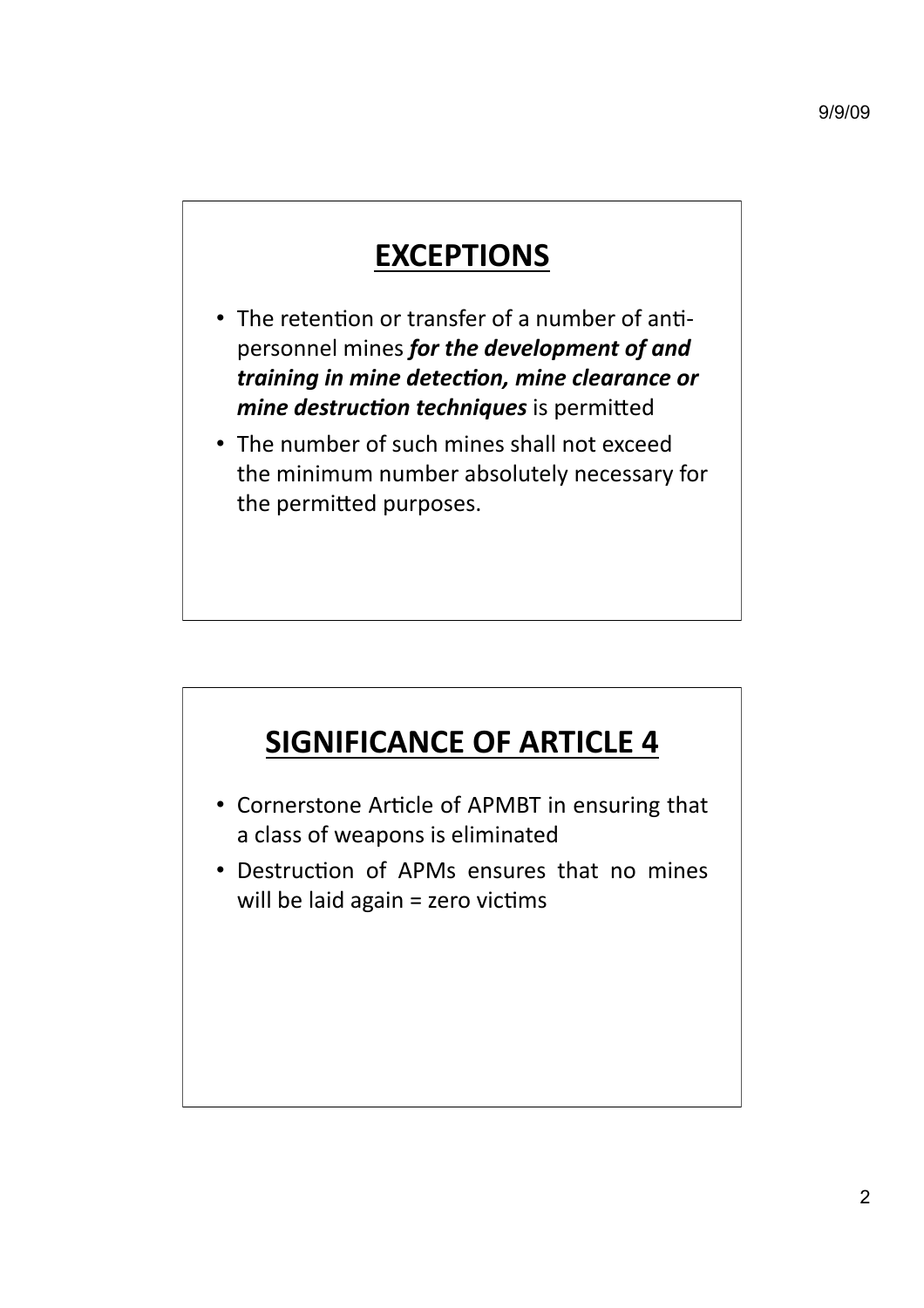## **AFRICAN
COMPLIANCE
STATUS**

- African States Parties are all article 4 compliant
- Most recent African SP to comply was Ethiopia in
May
2009
ahead
of
its
1
June
2009
deadline
- 152 States Parties do not hold stockpiles and have completed destruction of over 42 million stockpiled APMs collectively.
- 3 SPs still non- compliant; 1 likely to miss 2010 deadline

### **CONCERNS
AND
CHALLENGES**

### *CONCERNS*

- 4 States still in process of destroying stockpiles
- Retained mines as permitted in Article 3 exception may be viewed as stockpiling when SPs
do
not
use
them
as
intended
- No need for live mines in training

### *CHALLENGES*

- Technical and Financial
	- e.g.
	PFM‐1
	mines